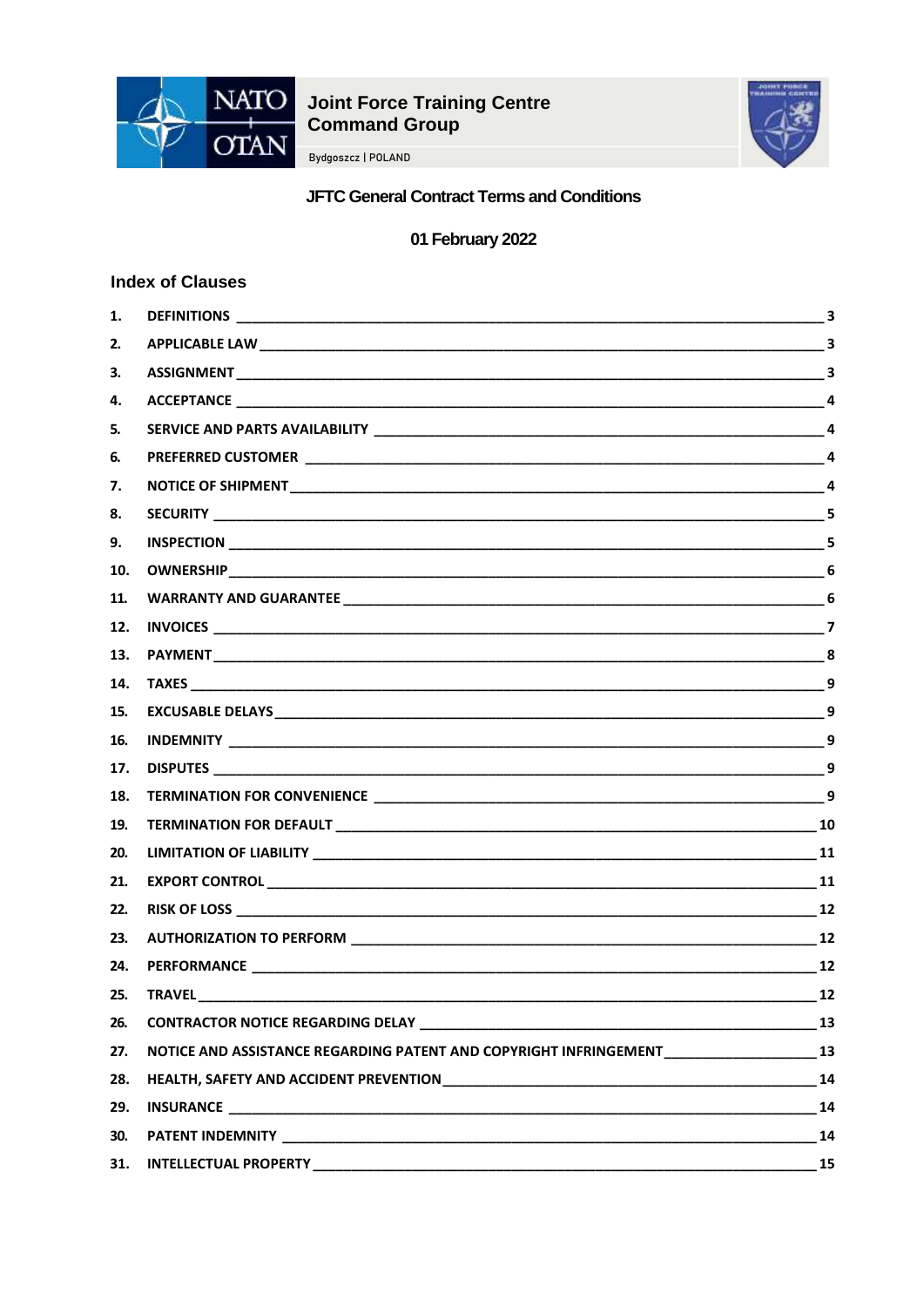| 36. PROHIBITION OF SEXUAL EXPLOITATION AND ABUSE, AND SEXUAL HARASSMENT_________________________16    |  |
|-------------------------------------------------------------------------------------------------------|--|
|                                                                                                       |  |
|                                                                                                       |  |
| 39. INCONSISTENCY BETWEEN ENGLISH VERSION AND TRANSLATION OF CONTRACT ____________________________ 19 |  |
|                                                                                                       |  |
|                                                                                                       |  |
|                                                                                                       |  |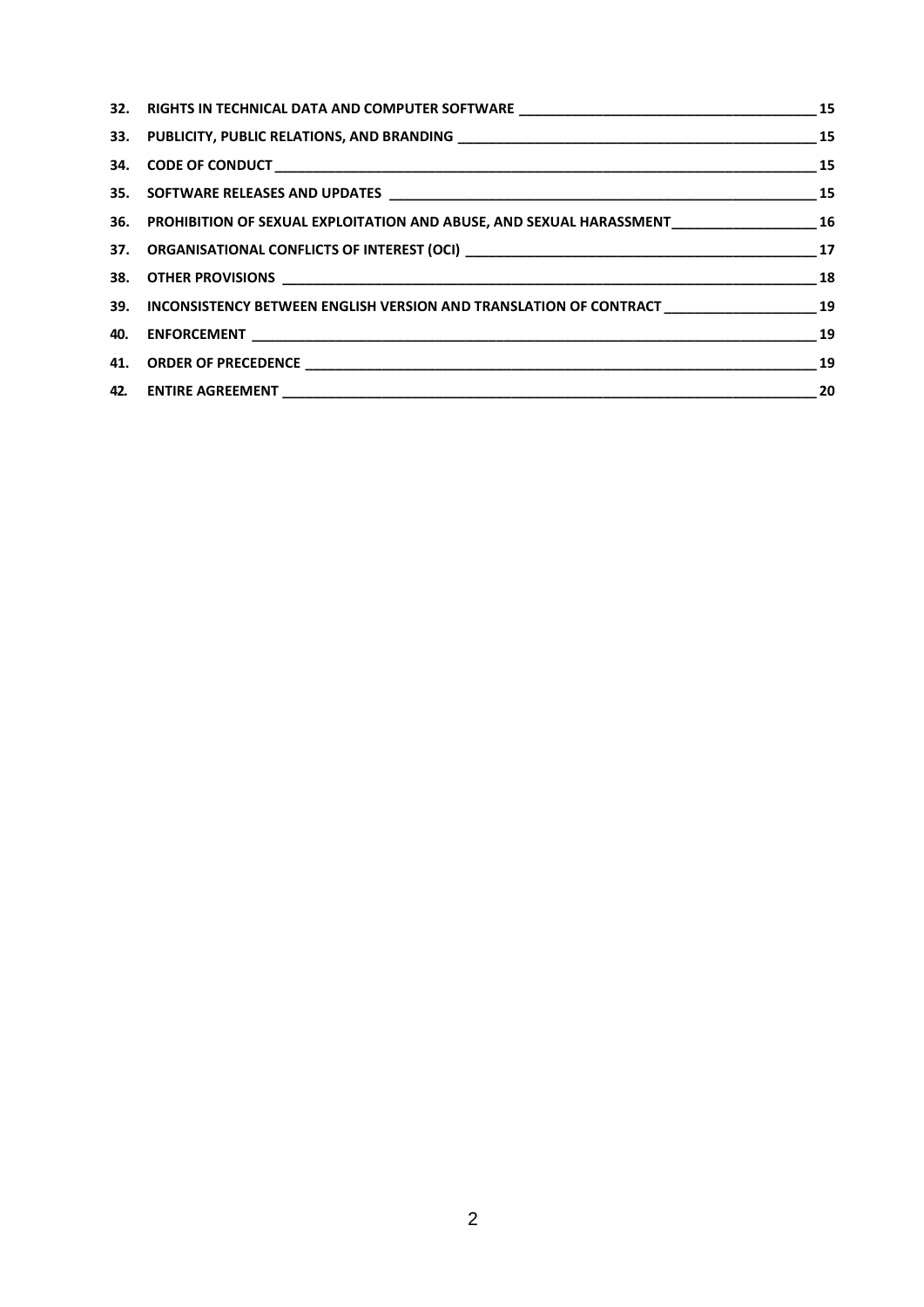# <span id="page-2-0"></span>**1. DEFINITIONS**

As used throughout this Contract, the following terms shall have meanings as set forth below:

- a. "JFTC" means the Joint Force Training Centre. Joint Force Training Centre (JFTC) is set up by the North Atlantic Council under Article 14 of the Protocol on the Status of International Military Headquarters (1952) and has been delegated a defined legal capacity by Headquarters, Allied Commander Transformation (HQ SACT) through its terms of Reference and the Supplementary Agreement between the Government of the Republic of Poland and Headquarters, Supreme Allied Commander Transformation and the Supreme Headquarters Allied Powers Europe to the Protocol on the Status of International Military Headquarters set up pursuant to the North Atlantic Treaty (in the following referred to as "SA"). Remaining legal personality rests with HQ SACT. JFTC is located at Szubinska Street 2, 85-915 Bydgoszcz, Poland, and holds Statistical Identification Number REGON 093191068.
- b. The Contracting Officer means the person executing and managing this Contract on behalf of JFTC.
- c. The Contracting Officer Technical Representative (COTR) means a person appointed by the Contracting Officer for the purpose of determining compliance with the technical requirements of the Contract.
- d. The North Atlantic Treaty Organization is hereafter referred to as "NATO".
- e. The term "days" shall be interpreted as meaning calendar days.
- f. Contract Effective Date (CED) is the date of last signature by the contracting parties, or a specific date set forth in the Contract.

# <span id="page-2-1"></span>**2. APPLICABLE LAW**

Except as otherwise provided in this Contract, this Contract shall be governed, interpreted and construed with the laws of the Republic of Poland.

#### <span id="page-2-2"></span>**3. ASSIGNMENT**

This Contract is not assignable by the Contractor either in whole or in part unless agreed in writing by the Contracting Officer in accordance with the following reservations:

- a. Any modifications, including changes, additions or deletions and instructions under this Contract shall not be binding unless issued in writing by the Contracting Officer.
- b. Sub-Contractors shall be limited to citizens or legal entities of member nations of NATO, unless specifically authorized by the Contracting Officer.
- c. The Contractor shall determine that any sub-Contractor proposed by him for the furnishing of supplies or services which shall involve access to classified information in the Contractor's custody has been granted an appropriate security clearance by the sub-Contractor's national authorities, which is still in effect, prior to being given access to such classified information.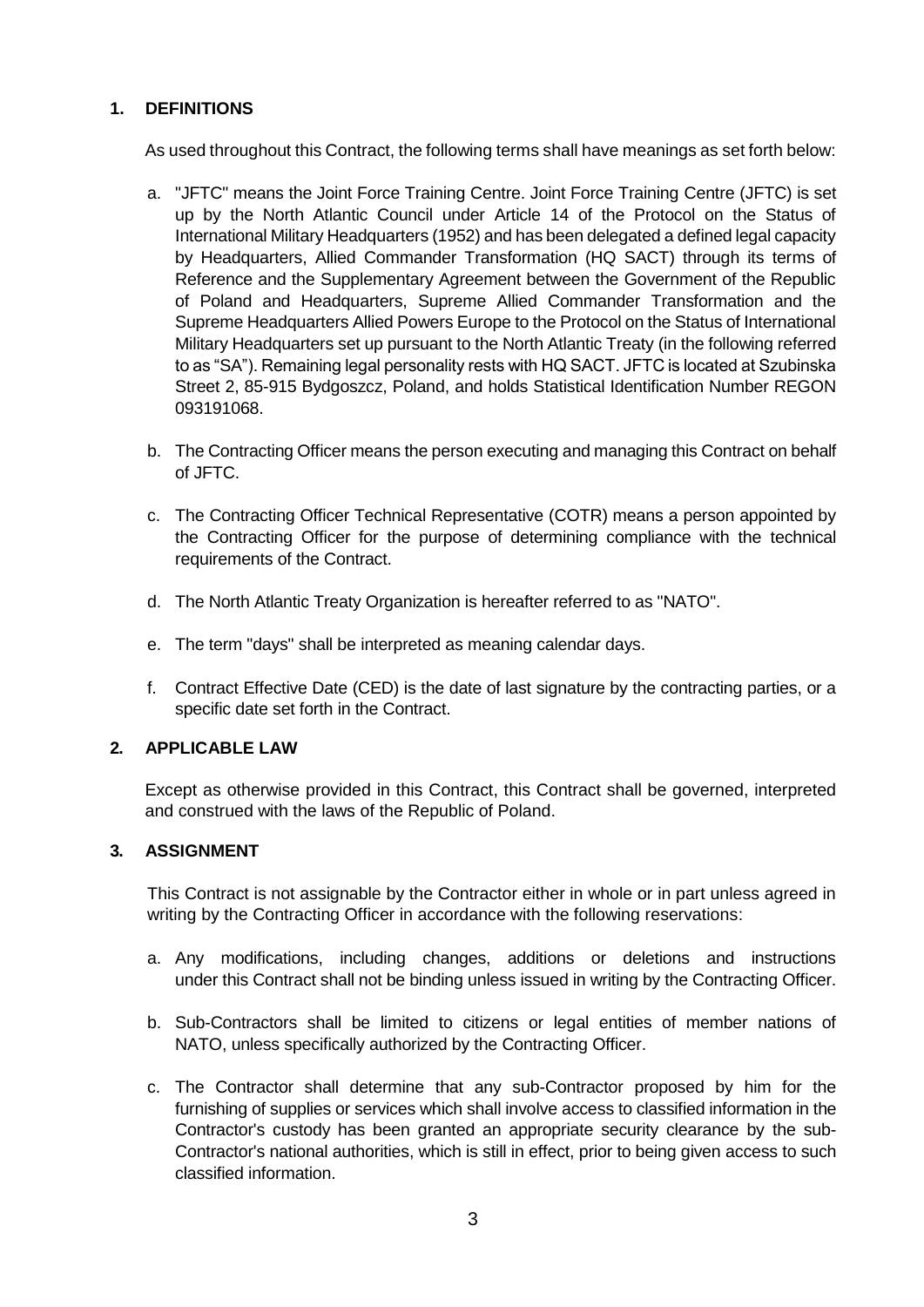# <span id="page-3-0"></span>**4. ACCEPTANCE**

- a. Acceptance or rejection of the supplies shall be made as promptly as practicable after delivery, except as otherwise provided in this Contract.
- b. Acceptance shall be conclusive, except for latent defects, fraud, gross mistakes amounting to fraud, or otherwise stated in the Contract. It is the action by which JFTC acknowledges that the Contractor has fully demonstrated that the deliveries are complete and operational. The formal acceptance will take place when the following requirements have been met:
	- Availability at final destination of all deliverables.
	- Successful completion of acceptance testing.
	- Verification of the inventory.
	- Satisfactory completion of all training or other services, if any, required by that date.
	- Agreement between the Contracting Officer and the Contractor on a discrepancy list (if necessary) and corresponding clearance dates.
- c. When discrepancies exist and if these do not prevent satisfactory use or operation of the supplies, the Contracting Officer may declare the acceptance provisional. In this case he will withhold from payment an amount commensurate with the importance of the discrepancies but in any case not less than ten (10) percent of the total contract value and this until all discrepancies have been cleared; at that time the acceptance becomes final.

# <span id="page-3-1"></span>**5. SERVICE AND PARTS AVAILABILITY**

Unless as specified otherwise in the Technical Specifications, the Contractor and his sub-Contractors will maintain and furnish a source of an adequate supply of services, components, spare parts and sub-assemblies to properly maintain the supplies for a period of minimum five (5) years from Contract Effective Date.

# <span id="page-3-2"></span>**6. PREFERRED CUSTOMER**

- a. The Contractor warrants that the prices set forth in this Contract are as favourable as those extended to any Government, Agency, Company, Organization or individual purchasing like quantities covered by the Contract under similar conditions. In the event that prior to complete delivery under this Contract the Contractor offers any of such items in substantially similar quantities to any customer at prices lower than those set forth herein, the Contractor shall so notify JFTC and the prices of such items shall be correspondingly reduced by a supplement to this Contract.
- b. Prices in this sense means "Base Price" prior to applying any bonuses.

# <span id="page-3-3"></span>**7. NOTICE OF SHIPMENT**

a. At the time of delivery of any supplies to a carrier for transportation, the Contractor shall give notice of shipment to the Contracting Officer and to such other persons or installations as are designated by the Contracting Officer. If such instructions have not been received by the Contractor at least one working day prior to such delivery to a carrier, the Contractor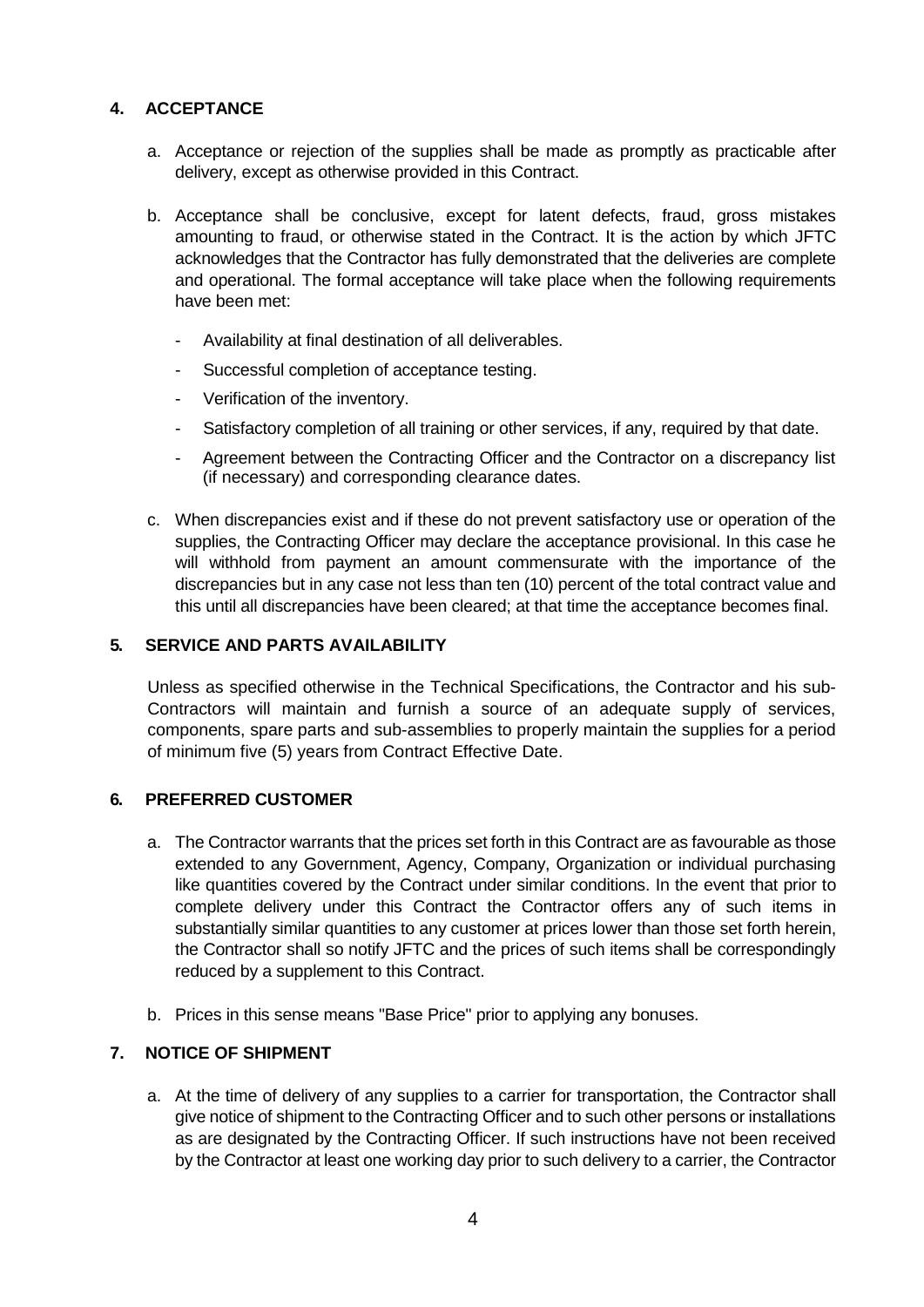shall request instructions from the Contracting Officer concerning notice of shipment to be given.

- b. The following information shall be included in such notification:
	- *(1)* Contract number
	- *(2)* Shipping address
	- *(3)* From: (Name and complete address of consignor) To: (Name and complete address of consignee)
	- *(4)* Listing of supplies by Contract Items(s)
	- *(5)* Number of and marking on packages(s)
	- *(6)* Weight and dimensions of packages(s)
	- *(7)* Name and address of Carrier, mode and date of shipment with waybill number
	- *(8)* Customs documents required by the Contractor (if applicable)

# <span id="page-4-0"></span>**8. SECURITY**

- a. The Contractor shall comply with all security requirements prescribed by JFTC and the National Security Authority or designated security agency of each NATO country in which the Contract is performed.
- b. The Contractor shall be responsible for the safeguarding of NATO classified information, material and equipment entrusted to him or generated by him in connection with the performance of the Contract.
- c. Any known or suspected breaches of security or other matters of security significance is a violation of the professional confidentiality between the parties, and may constitute a criminal offence under Polish law. Violations are to be reported immediately to the other party by the party, who becomes aware of the violation, and to the appropriate authorities in order to institute investigations.
- d. If security violations occur, the party being exposed to the violation is entitled to immediately declare the Contract void, and to claim penalties and compensation as set out in Para 19 below.

# <span id="page-4-1"></span>**9. INSPECTION**

- a. Unless otherwise specifically provided for in the specifications, all equipment, materials and articles incorporated in the work covered by this Contract are to be new and of the most suitable grade of their respective kinds for the purposes intended. All workmanship shall be first class.
- b. All supplies (which terms throughout this clause includes without limitation raw materials, components, intermediate assemblies, and end products) shall be subject to inspection and test by JFTC, to the extent practicable at all times and places including the period of manufacture, and in any event prior to acceptance.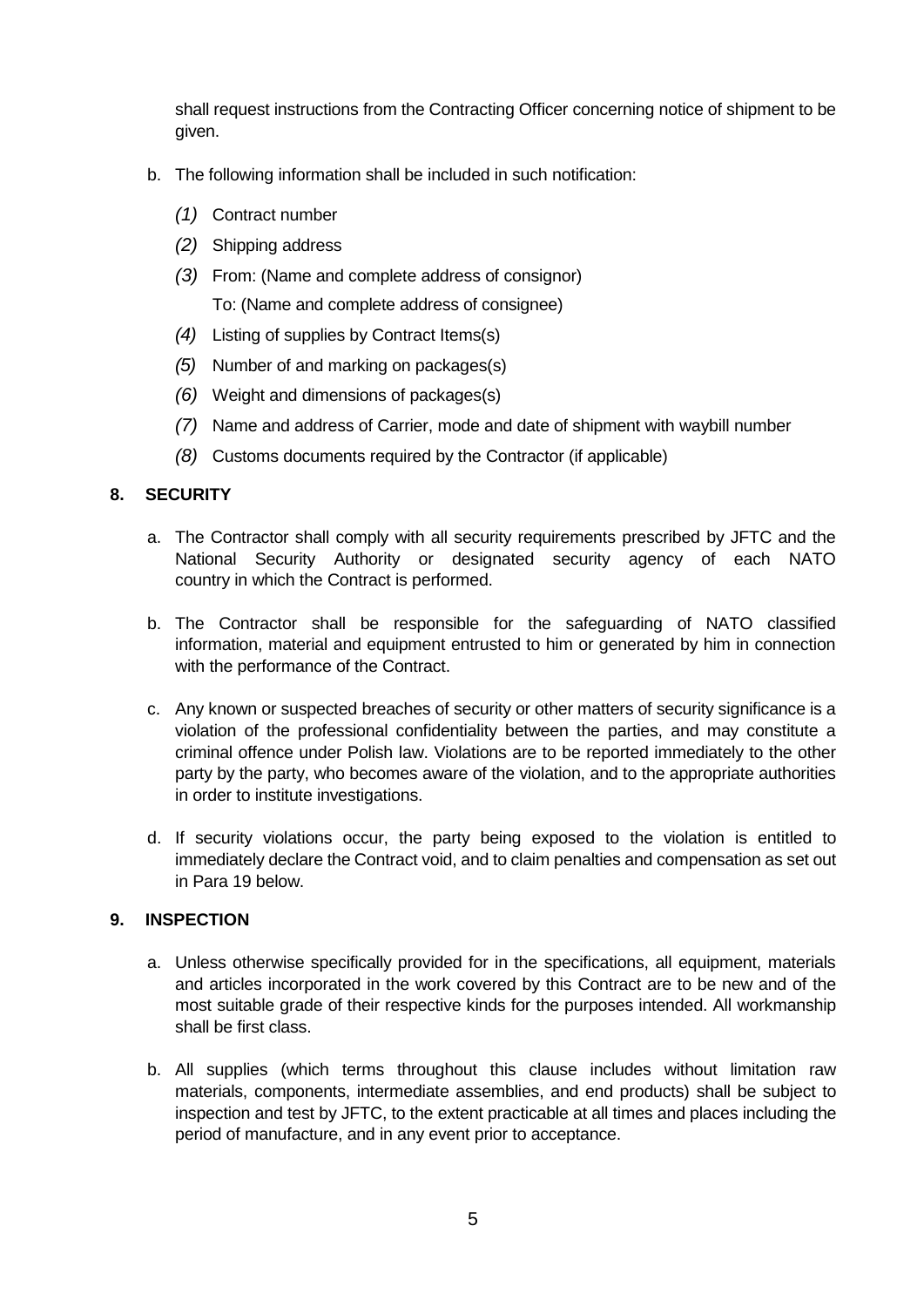- c. In case any supplies are defective in material or workmanship or otherwise not in conformity with the requirements of this Contract, JFTC shall have the right either to reject them (with or without instructions as to their disposition) or to require their correction or to accept them against reduction in price which is equitable under the circumstances.
- d. If any inspection or test is made by JFTC on the premises of the Contractor or sub-Contractor, the Contractor without additional charge shall provide all reasonable facilities and assistance to COTR in the performance of their duties. If JFTC inspection or test is made at a point other than the premises of the Contractor or a sub-Contractor, it shall be at the expense of JFTC except as otherwise provided in this Contract. In case of rejection JFTC shall not be liable for any reduction in value of samples used in connection with such inspection or test. JFTC reserves the right to charge to the Contractor any additional cost of JFTC inspection and test when supplies are not ready at the time of such inspection, when test is requested by the Contractor or when re-inspection or retest is necessitated by prior rejection. Failure to inspect supplies shall neither relieve the Contractor from responsibility for such supplies as are not in accordance with the Contract requirements nor impose liability on JFTC therefore.
- e. The inspection and test by JFTC of any supplies does not relieve the Contractor from any responsibility regarding defects or other failures to meet the Contract requirements which may be discovered prior to acceptance.

# <span id="page-5-0"></span>**10. OWNERSHIP**

Unless specified elsewhere in this Contract, title to supplies furnished under this Contract shall pass to JFTC upon acceptance, regardless of when or where JFTC takes physical possession.

# <span id="page-5-1"></span>**11. WARRANTY AND GUARANTEE**

- a. The Contractor is liable vis a vis JFTC for any and all faults or defects depreciating value or affecting the usability of the delivered product and depreciating or compromising the standards as defined in the Contract, or by Polish Law.
- b. The Contractor is obliged to, during a warranty period of 12 (twelve) months from the date of delivery and acceptance, to remove or repair physical defects in the product, no matter if the defect or fault occurs after the date of delivery and acceptance, provided that the condition, which causes the defect or fault, existed on the day of delivery and acceptance – but was not discovered and recorded in the protocol.
	- *(1)* The warranty applies to all faults or defects as described in this paragraph, and reported by JFTC in accordance as stated below, before the expiry of the warranty period.
	- *(2)* In case the Contractor is unable to remove or repair faults or defects occurring within the warranty period, JFTC is entitled to:
		- reduce the payment corresponding to the loss of functionality and technical value, provided that the fault or defect is only partly and does not affect the general usability of the product;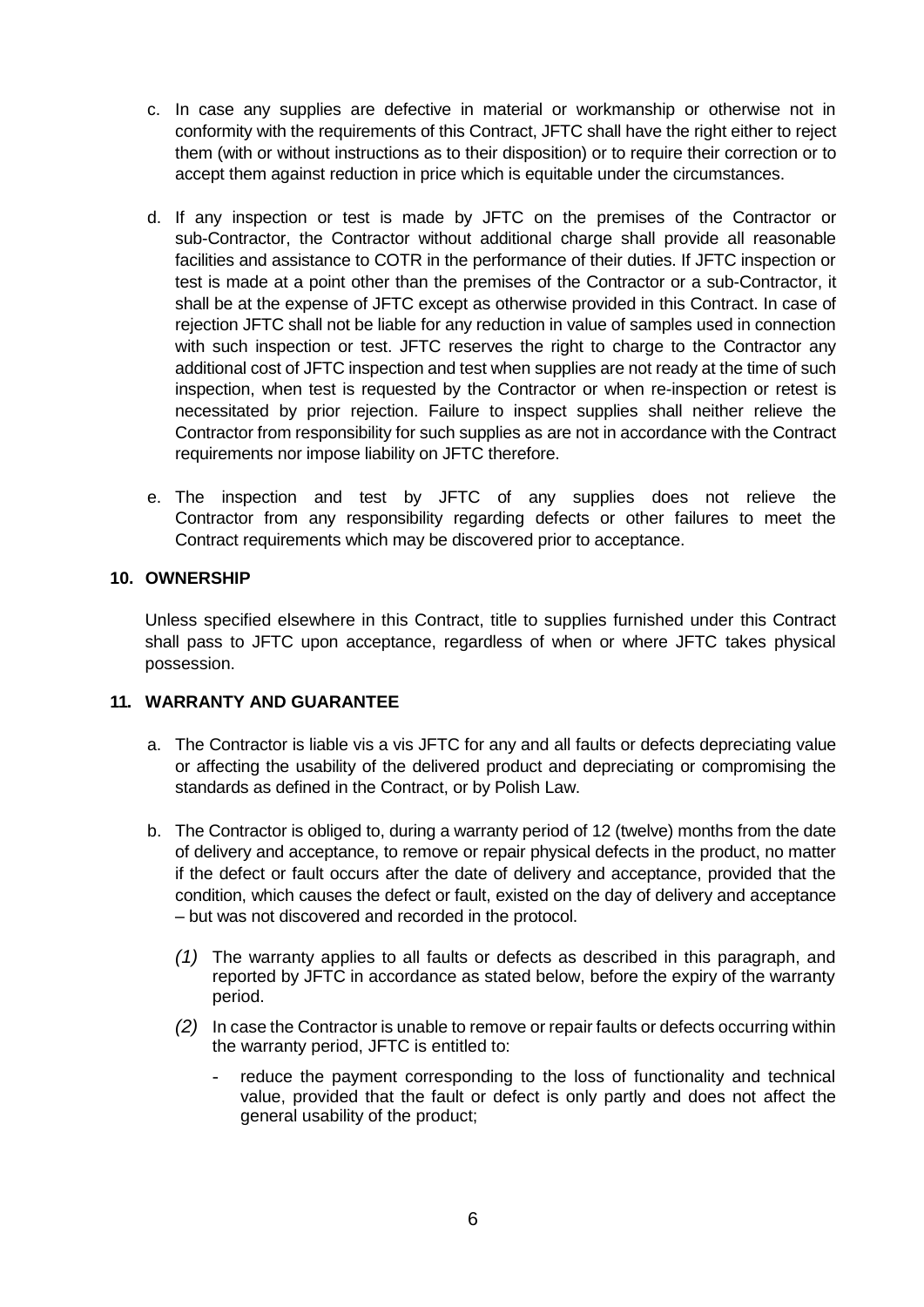- if the fault or defect affects the general usability of the product, set aside and declare the Contract void and subject to compensation, or request another company to do the remaining and necessary works at Contractor's expense.
- *(3)* JFTC is obliged to notify the Contractor in writing, of any fault or defect no later than 7 (seven) days after JFTC has identified or discovered the fault or defect.
- *(4)* The parties will jointly inspect the fault or defect, and their findings and conclusions are to be jointly recorded. The obligation to call for joint inspection rest with JFTC. JFTC will in writing give the Contractor 7 (seven) days prior notice of the time and place for a joint inspection, along with an outline of the fault(s) or defect(s), the impact on the usability of the product, and a deadline for repairing the fault or defect.
- *(5)* Repairing of the defect should be reported in a protocol.
- *(6)* The Contractor issues a guarantee on the product for a period of 24 months, from the date of delivery and acceptance, certifying that the product fulfils the agreed standards. Under the guarantee the Contractor is obliged to repair or put into working order any fault or defect at Contractor's own expense, no matter when JFTC – within the period of the guarantee - notifies Contractor of the fault or defect. All repair work will be granted the same guarantee of 24 months, from the date of delivery and acceptance of the repair work.
- *(7)* Any supplies or parts thereof furnished in replacement pursuant to this clause shall also be subject to all the provisions of this clause to the same extent as supplies initially delivered. Corrected parts will be warranted for a period of 12 months starting at the time the part is received back at the user's location.
- *(8)* In case of a provisional acceptance the warranty period starts at the date of provisional acceptance and ends twelve (12) months after the date of provisional acceptance.
- *(9)* Failure to agree upon any determination to be made under this clause shall be a dispute concerning a question of fact within the meaning of the "Disputes" clause of this Contract.
- *(10)* The word "supplies" as used herein includes related services.
- *(11)* The rights and remedies of JFTC provided in this clause are in addition to and do not limit any rights afforded to JFTC by any other clause of the Contract.

#### <span id="page-6-0"></span>**12. INVOICES**

- a. The Contractor shall submit an original invoice and three (3) copies (or electronic invoice, if authorized) to the address designated in the Contract to received invoices. All invoices shall be submitted no later than 30 days upon completion of work or services performed. Standard Payment Terms are NET 30 days.
- b. An invoice must include:
	- *(1)* Name and address of the Contractor;
	- *(2)* Invoice date;
	- *(3)* Purchase Order number and Purchase Order or Contract line item number;
	- *(4)* Description, quantity, unit of measure, unit price and extended price of the items delivered;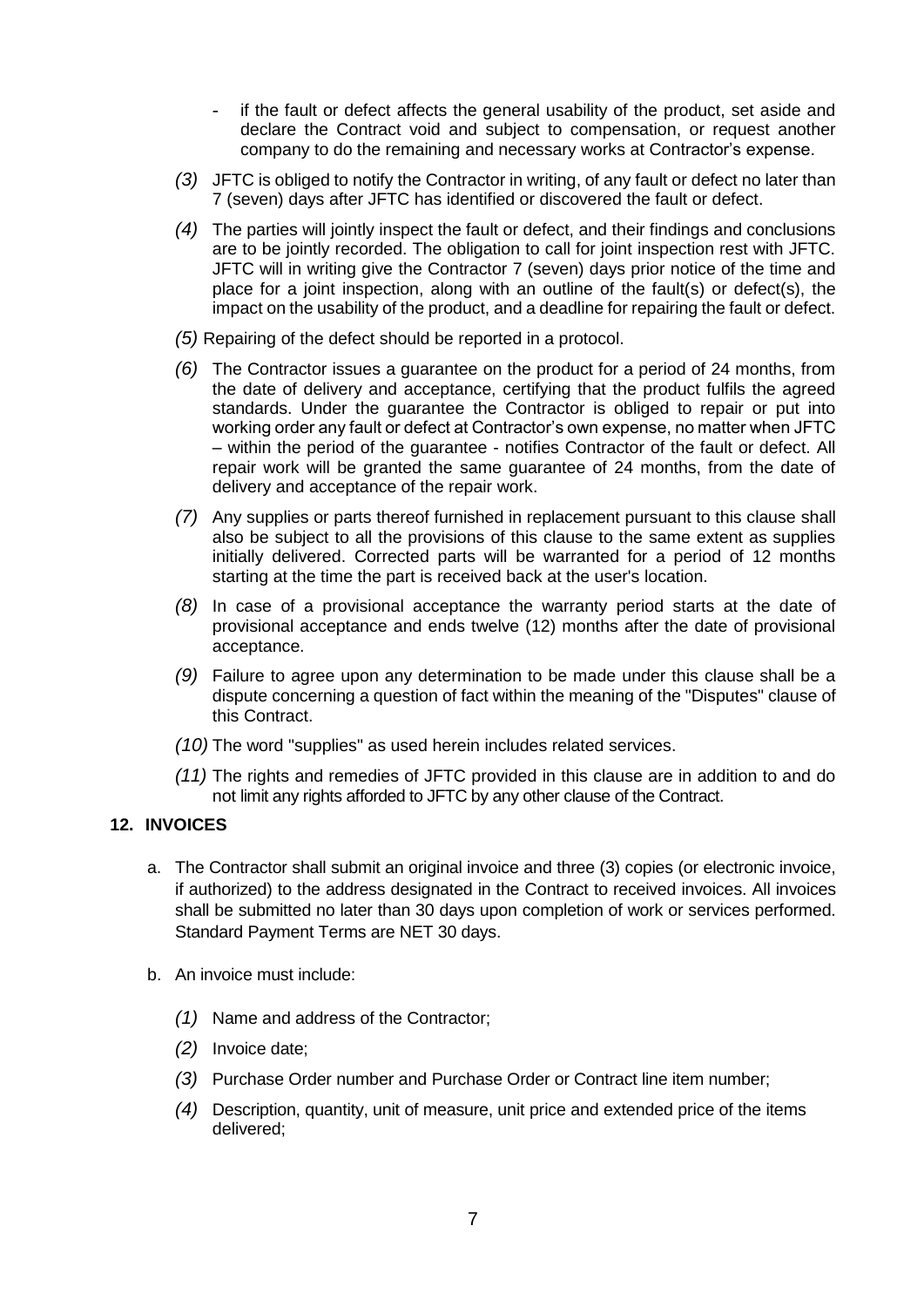- *(5)* Shipping number and date of shipment including the bill of lading number and weight of shipment if shipped on a bill of lading;
- *(6)* Terms of any prompt payment discount offered;
- *(7)* Name and address of official to whom payment is to be sent;
- *(8)* Name, title, and phone number of person to be notified in event of defective invoice.
- c. All invoices shall be certified by the signature of a duly authorized company representative.
- d. Invoices provided by Contractors registered in Poland must specify all applicable taxes and duties.
- e. Invoices for Contractor Travel shall include:
	- *(1)* Contractor name;
	- *(2)* Date of Travel;
	- *(3)* Number of days;
	- *(4)* Destinations.
- f. All invoices shall be submitted to:

*Joint Force Training Centre BUDFIN ul. Szubinska 2 85-915 Bydgoszcz POLAND*

g. Electronic Fund Transfer is the prescribed method of payment for JFTC. Contractors are requested to submit copies of banking information (Supplier Registration Form) available at [www.jftc.nato.int.](http://www.jftc.nato.int/) Such information shall be submitted to JFTC 14 days prior to any contract award.

#### <span id="page-7-0"></span>**13. PAYMENT**

Payment shall be made for items accepted by JFTC that have been delivered to the delivery destinations set forth in this Contract. Payments under this Contract may be made by JFTC by electronic funds transfer payments. In the event the Contractor, during the performance of this Contract, elects to designate a different financial institution for receipt of any payment made using electronic funds transfer procedures, notification of such change and the required information must be obtained by JFTC thirty (30) days prior to the date such change is to become effective. The documents furnishing the information required in this clause must be dated and contain the signature, title, and telephone number of the Contractor official authorized to provide it, as well as the Contractor's name and Purchase Order number. Contractor failure to properly designate a financial institution or to provide appropriate payee bank account information may delay payments of amounts otherwise properly due. Discount time will be computed from date of delivery at place of acceptance or from receipt of correct invoice at the office specified by JFTC, whichever is later. For the purpose of computing the discount earned, payment shall be considered to have been made on the specified payment date when an electronic funds transfer payment is made.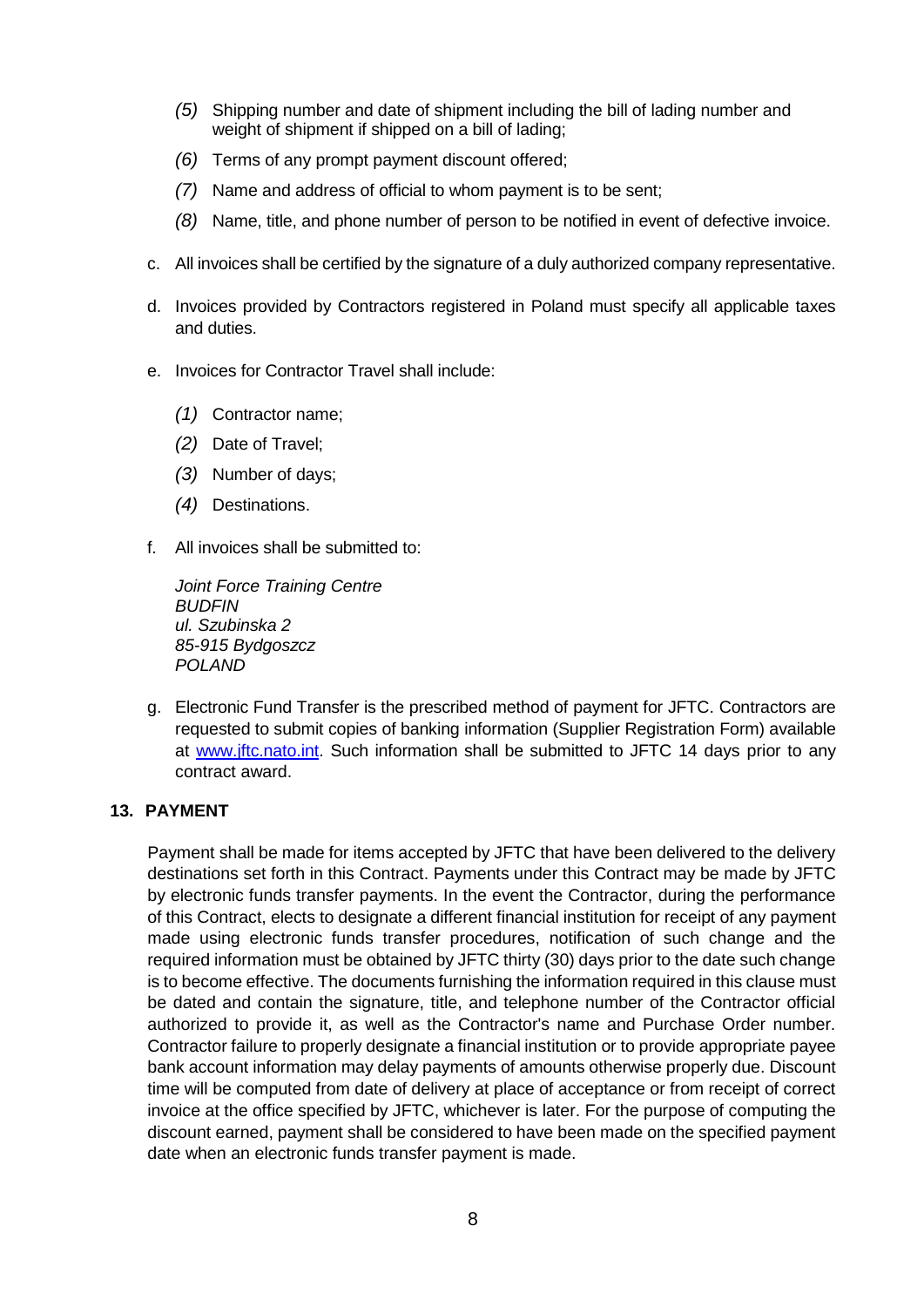# <span id="page-8-0"></span>**14. TAXES**

The Contract shall exclude all taxes and customs charges. Prices quoted by the Contractors registered in Poland shall include all taxes and will be subject of the reimbursement by Polish authorities.

# <span id="page-8-1"></span>**15. EXCUSABLE DELAYS**

The Contractor shall be liable for default unless non-performance is caused by an occurrence beyond the reasonable control of the Contractor and without its fault or negligence such as acts of JFTC in its sovereign or contractual capacity, fires, force majeure (i.e. floods, epidemics, quarantine restrictions, strikes, unusually severe weather), and delays of common carriers. The Contractor shall notify the Contracting Officer in writing as soon as is reasonably possible after the commencement of any excusable delay, setting forth the full particulars in connection therewith, shall remedy such occurrence with all reasonable dispatch, and shall promptly give written notice to the Contracting Officer of the cessation of such occurrence.

# <span id="page-8-2"></span>**16. INDEMNITY**

The Contractor shall indemnify and hold JFTC, its officers, employees and agents harmless from any and all claims, liabilities, damages and losses, including such claims arising from:

- a. any personal injury of damage of any property arising out of or in any way connected with any act or omission by the Contractor in the provision of services under this Contract, unless it is caused by negligence on the part of JFTC and/or JFTC's employees;
- b. any claim by any third party that the work or materials provided hereunder infringes a right or a claim including copyright, patent, trade secret or other intellectual property and contractual right of such third party.

# <span id="page-8-3"></span>**17. DISPUTES**

Except as otherwise provided, during the period of performance, any dispute between the parties arising out of the performance of this Contract which is not disposed of by agreement shall be decided by the Contracting Officer, who shall reduce his decision to writing and mail or otherwise furnish a copy thereof to the Contractor. The decision of JFTC shall be final and conclusive unless, within thirty (30) days from the date of receipt of such copy, the Contractor mails or otherwise furnishes to JFTC a written appeal, which will be decided by JFTC Head of Budget and Finance Branch. In connection with any appeal of JFTC decision under this paragraph, the Contractor shall be afforded an opportunity to be heard and to offer evidence in support of its appeal. A decision shall be rendered within thirty (30) days of receipt of appeal. JFTC Head of Budget and Finance Branch decision is final. Any further appeals may be received by the court of the JFTC domicile venue.

# <span id="page-8-4"></span>**18. TERMINATION FOR CONVENIENCE**

JFTC reserves the right to terminate this Contract, or any part hereof, for its sole convenience. In the event of such termination, the Contractor shall immediately stop all work hereunder and shall immediately cause any and all of its suppliers and sub-contractors to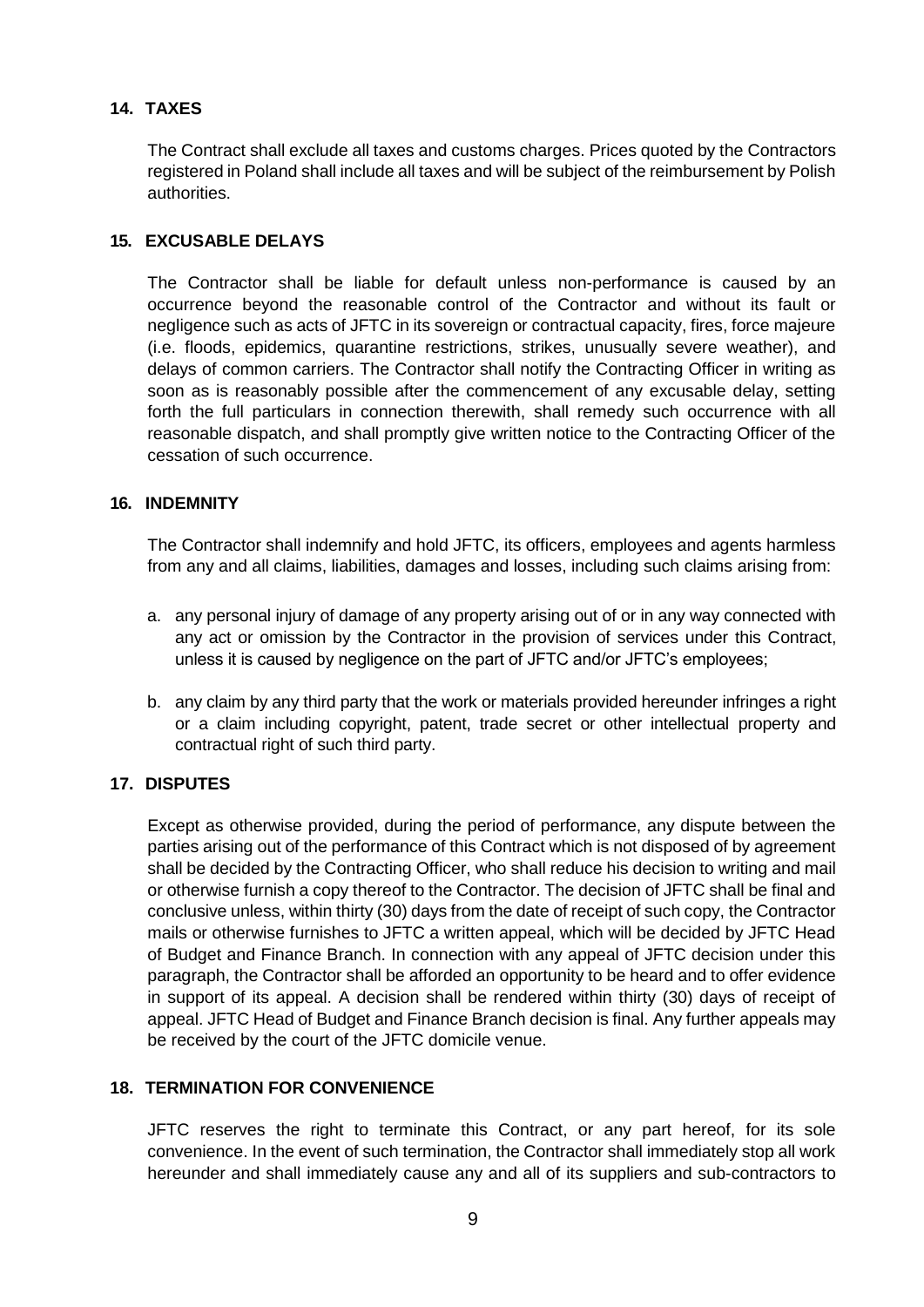cease work. Subject to the terms of this Contract, the Contractor shall be paid a percentage of the Contract price reflecting the percentage of the work performed prior to the notice of termination, plus reasonable charges the Contractor can demonstrate to the satisfaction of JFTC using its standard record keeping system have resulted from the termination. In the event of the failure of the Contractor and the Contracting Officer to agree as provided in paragraph 19 d. upon the whole amount to be paid to Contractor by reason of the termination of work pursuant to this clause, the Contracting Officer shall pay to the Contractor the amounts determined by the Contracting Officer. The Contractor shall not be required to comply with the cost accounting standards or contract cost principles for this purpose. This paragraph does not give JFTC any right to audit the Contractor's records. The Contractor shall not be paid for any work performed or costs incurred which reasonably could have been avoided.

# <span id="page-9-0"></span>**19. TERMINATION FOR DEFAULT**

- a. JFTC may, subject to the provisions of paragraph c. below, by written notice of default to the Contractor, terminate the whole or any part of this Contract in any one of the following circumstances:
	- *(1)* If the Contractor fails to make delivery of the supplies or to perform the Services within the time specified herein or any extension thereof; or
	- *(2)* If the Contractor fails to perform any of the other provisions of this Contract, or does not make adequate progress such that failure endangers performance of this Contract in accordance with its terms and in either of these two circumstances does not cure such failure within a period of ten days (or such longer period as the Contracting Officer may authorize in writing) after receipt of notice from the Contracting Officer specifying such failure.
- b. In the event JFTC terminates this Contract in whole or in part as provided in paragraph a, of this clause, JFTC may procure supplies or services similar to those so terminated and the Contractor shall be liable to JFTC for any excess costs for such similar supplies or services. The Contractor shall continue the performance of this Contract to the extent not terminated under the provisions of this clause.
- c. Except with respect to defaults of sub-Contractors, the Contractor shall not be liable for any excess costs if the failure to perform the Contract arises out of causes beyond the control and without the fault or negligence of the Contractor. If the failure to perform is caused by the default of a sub-Contractor, and if such default arises out of causes beyond the control of both the Contractor and sub-Contractor, without the fault or negligence of either of them, the Contractor shall not be liable for any excess costs for failure to perform unless the supplies or services to be furnished by the sub-Contractor were obtainable from other sources in sufficient time to permit the Contractor to meet the required delivery schedule.
- d. If this Contract is partly terminated as provided in paragraph a. of this clause, JFTC, in addition to any other rights provided in the clause, may require the Contractor to transfer the ownership and deliver to JFTC in the manner and to the extent directed by the Contracting Officer:
	- *(1)* Any completed supplies and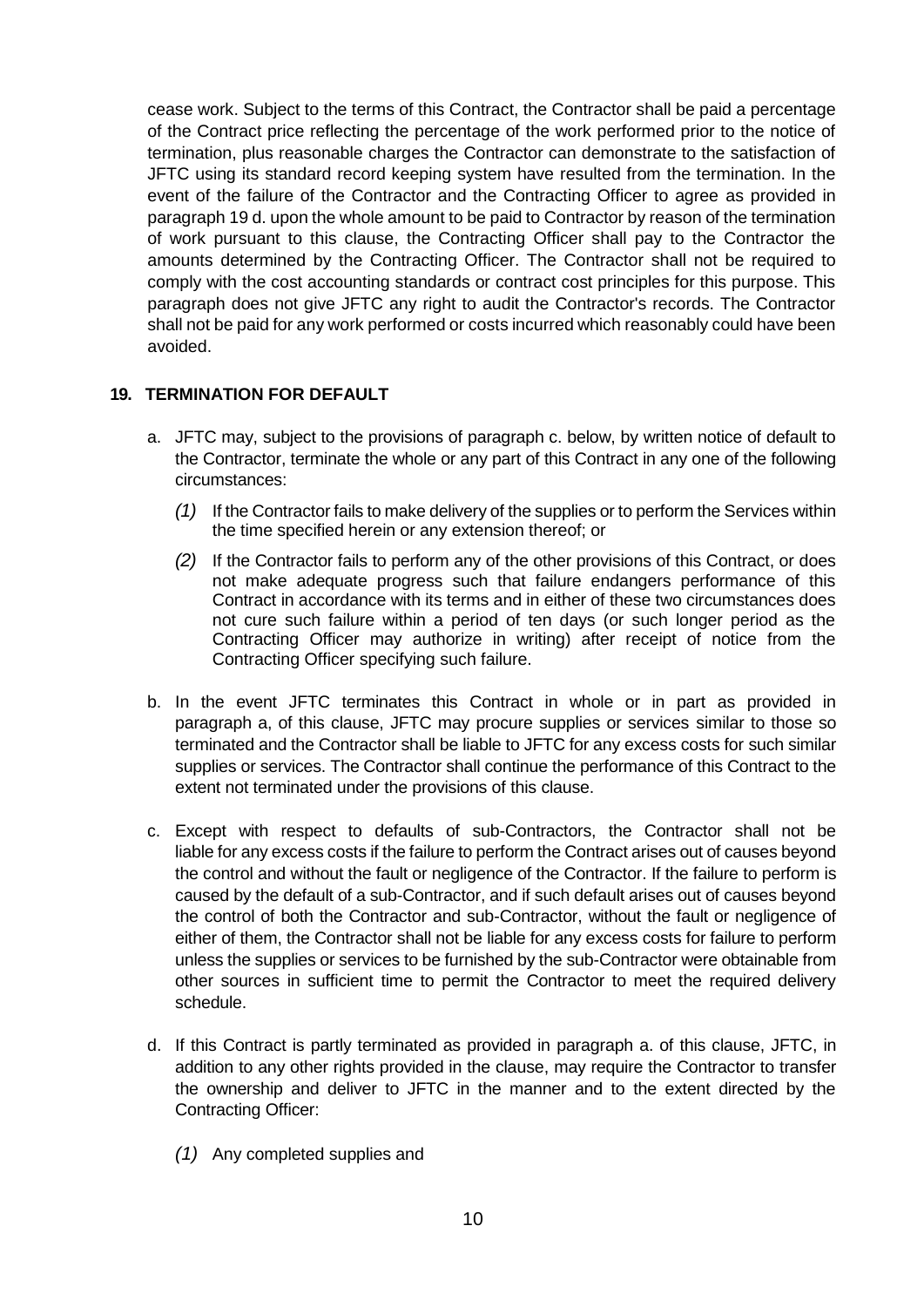- *(2)* Such partially completed supplies and materials, parts, tools, die, jigs, fixtures, plans, drawings, information and contract rights (hereinafter called "Manufacturing materials") as the Contractor has specifically produced or Specifically acquired for the performance of such part of this Contract as has been terminated; and the Contractor shall, upon direction of the Contracting Officer, protect and preserve property in the possession of the Contractor in which JFTC has an interest. Payment for completed supplies delivered to and accepted by JFTC shall be at the contract price. Payment for manufacturing materials delivered to and accepted by JFTC and for the protection and preservation of property shall be in an amount agreed upon by the Contractor and the Contracting Officer; failure to agree such amount shall be a dispute concerning a question of fact within the meaning of the clause of this Contract entitled "Dispute". JFTC may withhold in accordance with Polish Civil law from amounts otherwise due the Contractor for such completed supplies or manufacturing materials such sum as the Officer determines to be necessary to protect JFTC against loss.
- e. If, after notice of termination of this Contract under the provisions of this clause, it is determined for any reason that the Contractor was not in default under the provisions of this clause, or that the default was excusable under the provisions of this clause, the rights and obligations of the parties shall, if the Contract contains a clause providing for termination for convenience of JFTC, be the same as if the notice of termination had been issued pursuant to such clause. If, after such notice of termination of this Contract under the provisions of this clause, it is determined for any reason that the Contractor was not in default under the provisions of this clause, and if this Contract does not contain a clause providing for termination for convenience of JFTC the Contract shall be equitably adjusted to compensate for such termination and the Contract modified accordingly; failure to agree to any such adjustment shall be a dispute concerning a question of fact within the meaning of the clause of this Contract entitled "Disputes",
- f. Both parties are under duty of good faith. The Contract includes not only the specific terms, but also law and customary practice applicable in the place where the Contract is to be carried out and to the Type of Trade to which the Contract relates.

# <span id="page-10-0"></span>**20. LIMITATION OF LIABILITY**

Except as otherwise provided by an express or implied warranty, the Contractor will not be liable to JFTC for consequential damages resulting from any defects or deficiencies in accepted items.

# <span id="page-10-1"></span>**21. EXPORT CONTROL**

The Contractor warrants that, if applicable all necessary permits related to export control or other associated arrangements shall be valid prior to contract award. Should the Contractor require export pre-approval JFTC legal staff will be provided a preview of said companies request PRIOR to the companies submission to a Government entity. Upon validation of request by JFTC Legal staff, subject agreement or request may be submitted to appropriate authority.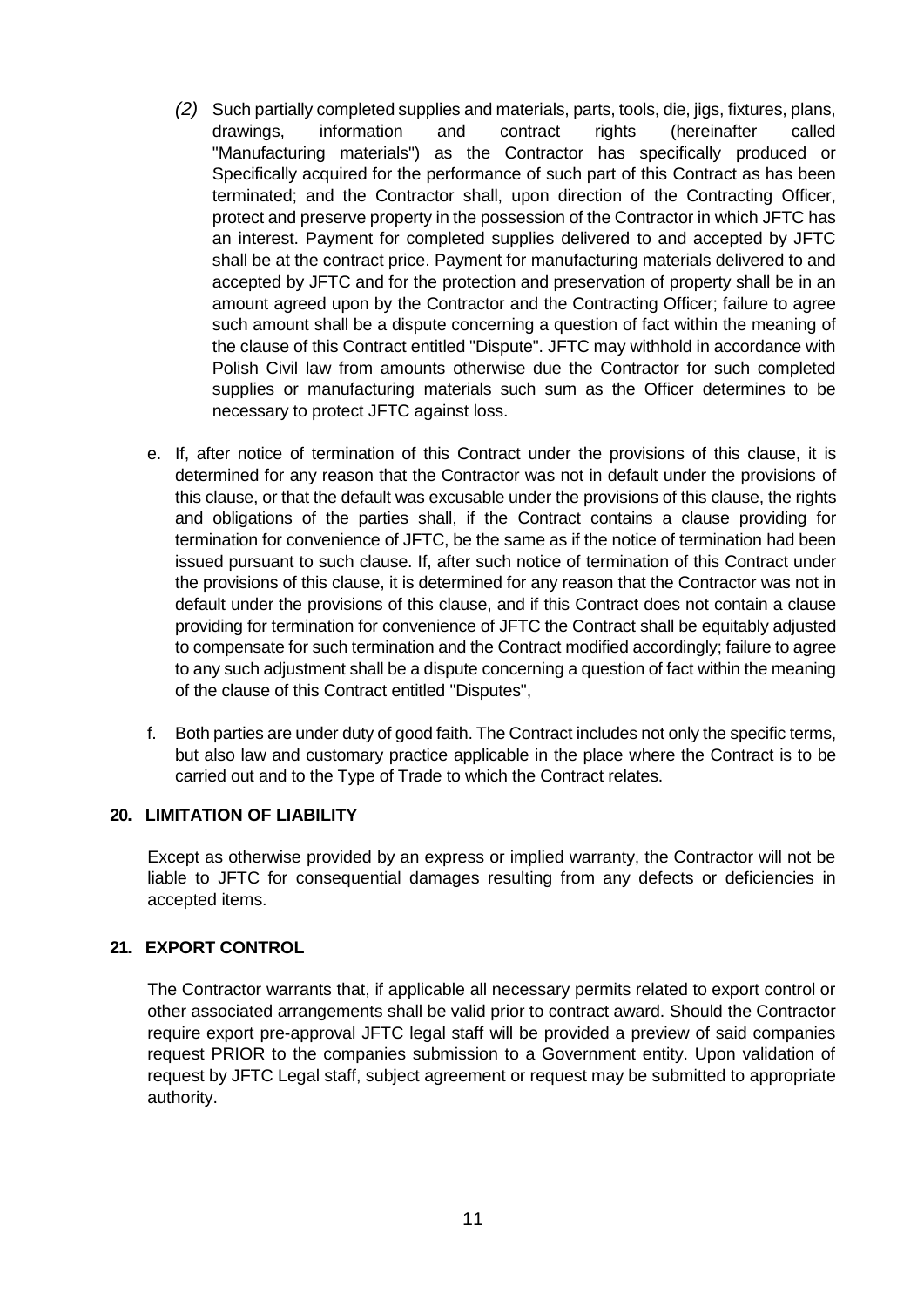# <span id="page-11-0"></span>**22. RISK OF LOSS**

Unless the Contract specifically provides otherwise, risk of loss or damage to the supplies provided under this Contract shall remain with the Contractor until, and shall pass to JFTC upon:

- a. Delivery of the supplies to a carrier, if transportation is f.o.b. origin; or
- b. Delivery of the supplies to JFTC at the destination specified in the Contract, if transportation is f.o.b. destination.

# <span id="page-11-1"></span>**23. AUTHORIZATION TO PERFORM**

The Contractor warrants that he and his sub-Contractors have been duly authorized to operate and do business in the country or countries in which this Contract is to be performed; that he and his sub-Contractors have obtained all necessary licenses and permits required in connection with the Contract; that he and the sub-Contractors will fully comply with all the laws, decrees, labour standards and regulations of such country or countries during the performance of this Contract; and that no claim for additional moneys with respect to any authorizations to perform will be made upon JFTC.

# <span id="page-11-2"></span>**24. PERFORMANCE**

Candidates/Contractors who accept JFTC issued contracts, shall, at a minimum, serve in a designated capacity for no less than 180 calendar days from commencement of Contract period of performance. Contracts with performance periods having less than 180 days in totality shall require Contractors to serve a minimum of 50% of estimated performance period. Should a Candidate vacate the Contract in less time than described, JFTC reserves the right to cancel the Contract in whole or part. Replacement candidates, if acceptable to JFTC, shall be reviewed by JFTC for compliance, and/or technical acceptance per the original Statement of Work and final acceptance by the Contracting Officer.

# <span id="page-11-3"></span>**25. TRAVEL**

- a. Travel by Contractors in support of the JFTC mission will only be performed when a member of the approved International JFTC Peacetime Establishment is unable to perform the mission.
- b. Since travel may be required during the period of performance, it will be up to the COTR to identify requirements, as well as to obtain NATO authorized travel orders for Contractor's personnel in accordance with the ACT Financial Manual, Section 24 and JFTC Directive "Travel on International Duty", including to obtain advance approval from the Contracting Officer on travel and per diem costs.
- c. Once Contractor travel has been established under a Contract and the Contractor is tasked to travel, the JFTC Contractor Travel Request form must be filled out and approved prior to any travel being conducted.
- d. The JFTC Travel Office will set the Transport Ceiling Cost and at that time the Contractor may elect to book their transportation with the JFTC Travel Office.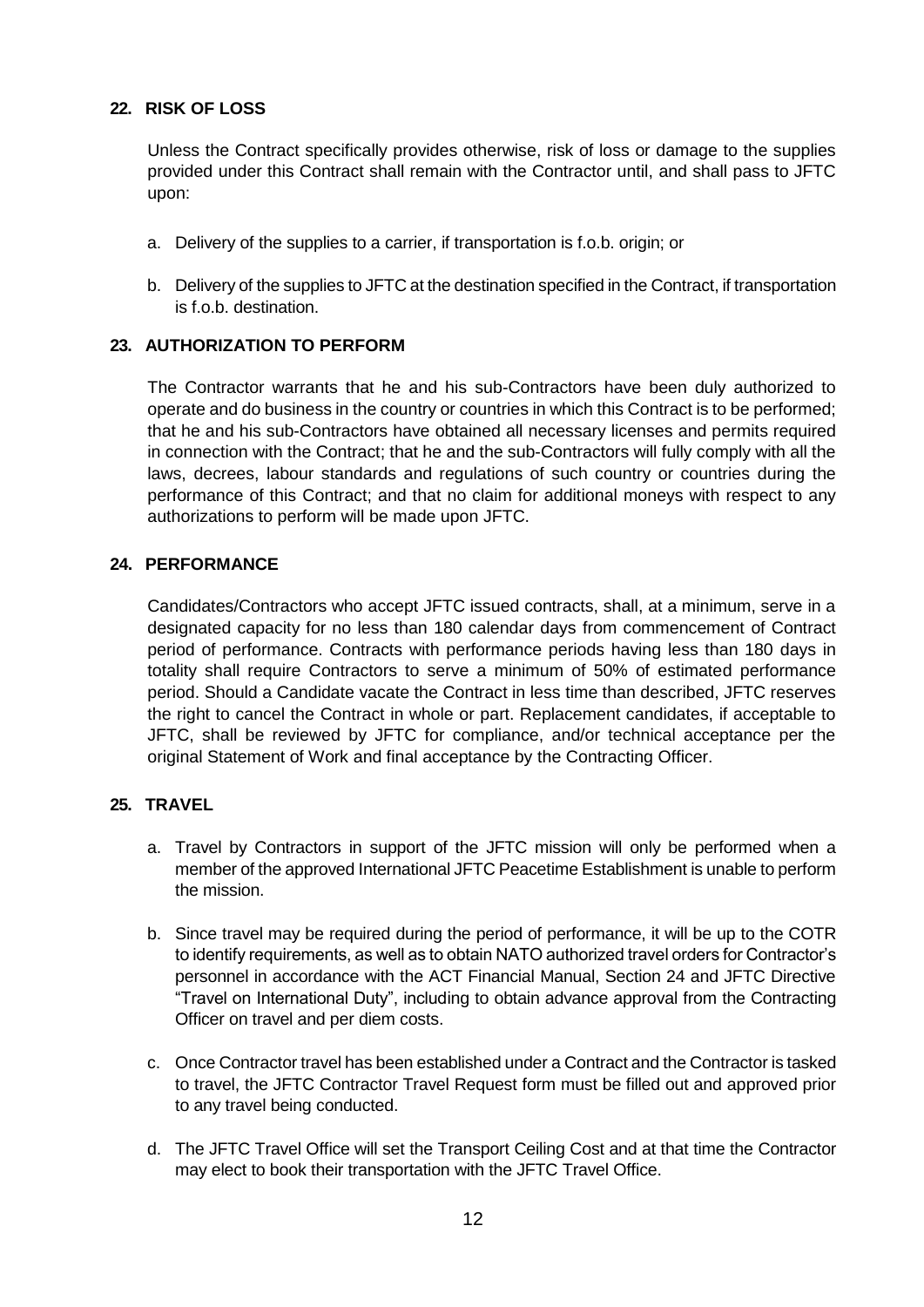- e. Transport tickets purchased through the JFTC Travel Office will be paid by JFTC, and the applicable travel line of the Contract will be charged. These costs will not be invoiced by, or paid to, the Contractor company. When transport tickets are purchased through another source only the ceiling cost allocated by the JFTC Travel Office will be reimbursed to the Contractor company.
- f. Expenses for travel and per diem will be in addition to the firm-fixed-price hourly rates for contracted services presented herein. The Contractor will be reimbursed for travel expenses based on the NATO Group III daily subsistence allowance for meals, lodging, incidental expenses and any applicable overhead and/or fees in connection with the travel. When air or train transportation is utilised as the primary mode, the ceiling price will be based on the lowest economy class non-refundable whenever such fare is available to meet the requirement. JFTC is not responsible for any costs associated with e.g. initial travel to take up duties, travels for leave or holidays, and final travel from the normal duty station to home country.
- g. Within the scope of this Contract, Contractor Personnel are not required to travel outside the NATO/PfP Area. Should travel to Areas of Operation/s (AO) be required in order to comply with the tasks stated in this Contract, a separate annex will be concluded between the Parties. If the parties fail to reach an agreement and conclude an annex within 3 weeks from a date announced by JFTC, JFTC holds the right to terminate the entire Contract.
- h. The SUPPLIER should submit an invoice for travel within ten (10) working days after completion of the travel. Such invoice must contain copies of all relevant back-up documentation in addition to JFTC signed approval of the travel.
- i. Expenses claimed more than three (3) months subsequent to the completion of the travel will not be compensated.
- j. Upon termination or expiry of this Contract the deadline for submitting travel expense claims is one (1) month from the date of Contract termination or expiry.

# <span id="page-12-0"></span>**26. CONTRACTOR NOTICE REGARDING DELAY**

In the event the Contractor encounters difficulty in meeting performance requirements, or when he anticipates difficulty in complying with the contract delivery schedule or date, he shall immediately notify the Contracting Officer in writing, giving pertinent details; provided, however, that this data shall be informational only in character and that this provision shall not be construed as a waiver by JFTC of any delivery schedule or date, or of any rights or remedies provided by law or under this Contract.

# <span id="page-12-1"></span>**27. NOTICE AND ASSISTANCE REGARDING PATENT AND COPYRIGHT INFRINGEMENT**

- a. The Contractor shall report to the Contracting Officer, promptly and in reasonable written detail, each notice or claim of patent or copyright infringement based on the performance of this Contract of which the Contractor has knowledge.
- b. In the event of any claim or suit against JFTC on account of any alleged patent or copyright infringement arising out of the performance of this Contract or out of the use of any supplies furnished or work or services performed hereunder, the Contractor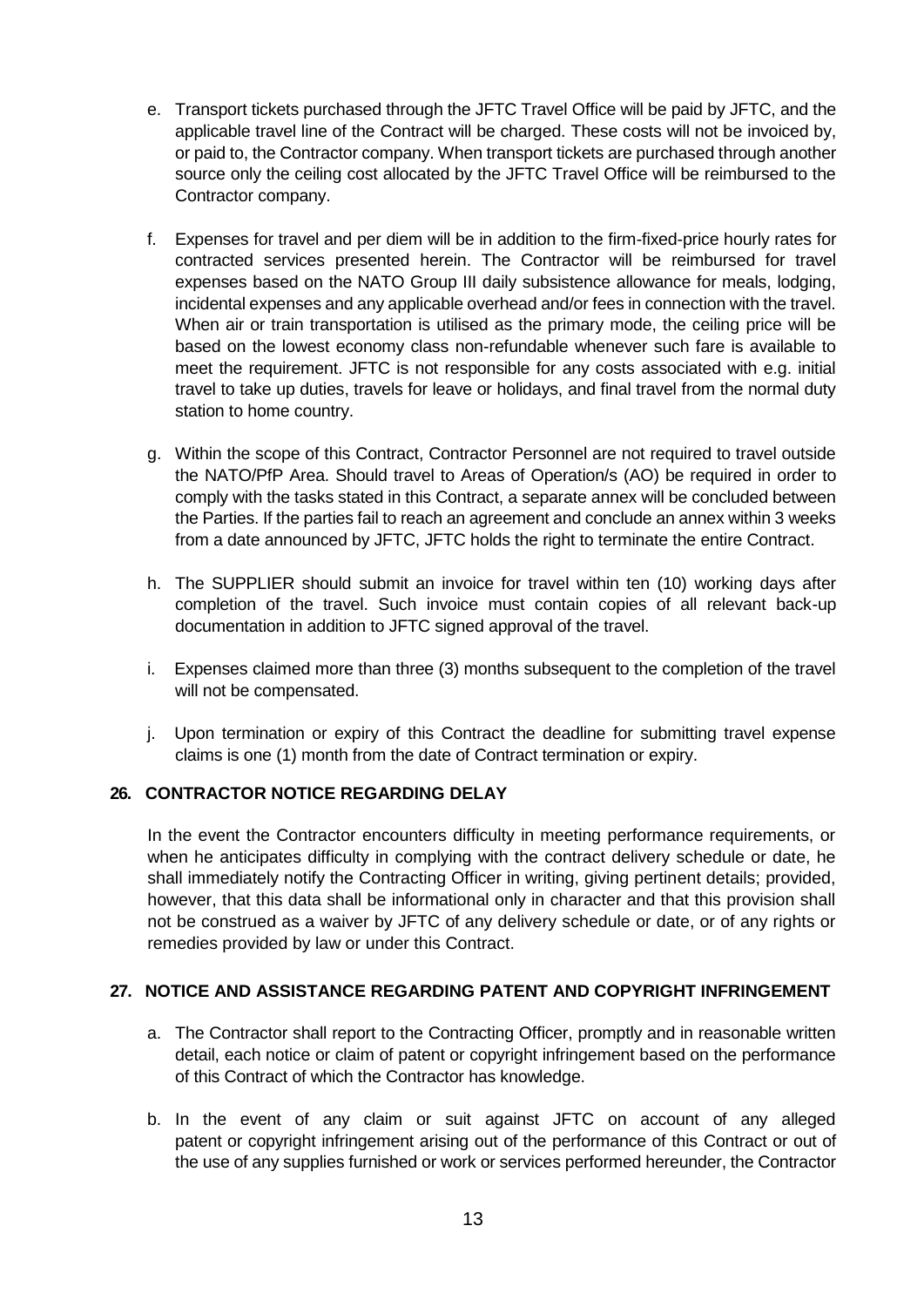shall furnish to JFTC, when requested by the Contracting Officer, all evidence and information in possession of the Contractor pertaining to such suit or claim. Such evidence and information shall be furnished at the expense of JFTC except where the Contractor has agreed to indemnify JFTC.

c. This clause shall be included in all sub-contracts.

# <span id="page-13-0"></span>**28. HEALTH, SAFETY AND ACCIDENT PREVENTION**

If the Contracting Officer notifies the Contractor in writing of any non-compliance in the performance of this Contract, with safety and health rules and requirements prescribed on the date of this Contract by applicable national or local regulations, and the Contractor fails to take immediate corrective action, the Contracting Officer may order the Contractor to stop all or part of the work until satisfactory corrective action has been taken. Such an order to stop work shall not entitle the Contractor to an adjustment of his contract price or other reimbursement for resulting increased costs, or to an adjustment of the delivery or performance schedule.

# <span id="page-13-1"></span>**29. INSURANCE**

The Contractor is responsible for holding any required insurances at own cost, covering the Contractor as well as the Contractor Personnel, as appropriate. In addition, the Contractor is responsible for any other types of insurances including travel insurance for travels required by JFTC. However, reimbursement for travel insurance cost for travels in high risk areas will be subject to case-by-case evaluation. NATO/PfP countries are generally not considered high-risk areas.

# <span id="page-13-2"></span>**30. PATENT INDEMNITY**

The Contractor shall indemnify JFTC and its officers, agents and employees against liability, including costs, for infringement of any letters patent (except letters patent issued upon an application which is now or may hereafter be kept secret or otherwise withheld from issue by order of the government which issued the letters patent) arising out of the manufacture or delivery of supplies under this Contract, or out of the use or disposal by or for the account of JFTC of such supplies. The foregoing indemnity shall not apply unless the Contractor shall have been informed as soon as practicable by JFTC of the suit or action alleging such infringement and shall have been given such opportunity as is afforded by applicable laws, rules, or regulations to participate in the defense thereof; and further, such indemnity shall not apply to:

- a. An infringement resulting from compliance with specific written instructions of the Contracting Officer directing a change in the supplies to be delivered or in the materials or equipment to be used or directing a manner of performance of the Contract not normally used by the Contractor;
- b. An infringement resulting from an addition to, or change in, such supplies or components furnished which addition or change was made subsequent to delivery or performance by the Contractor; or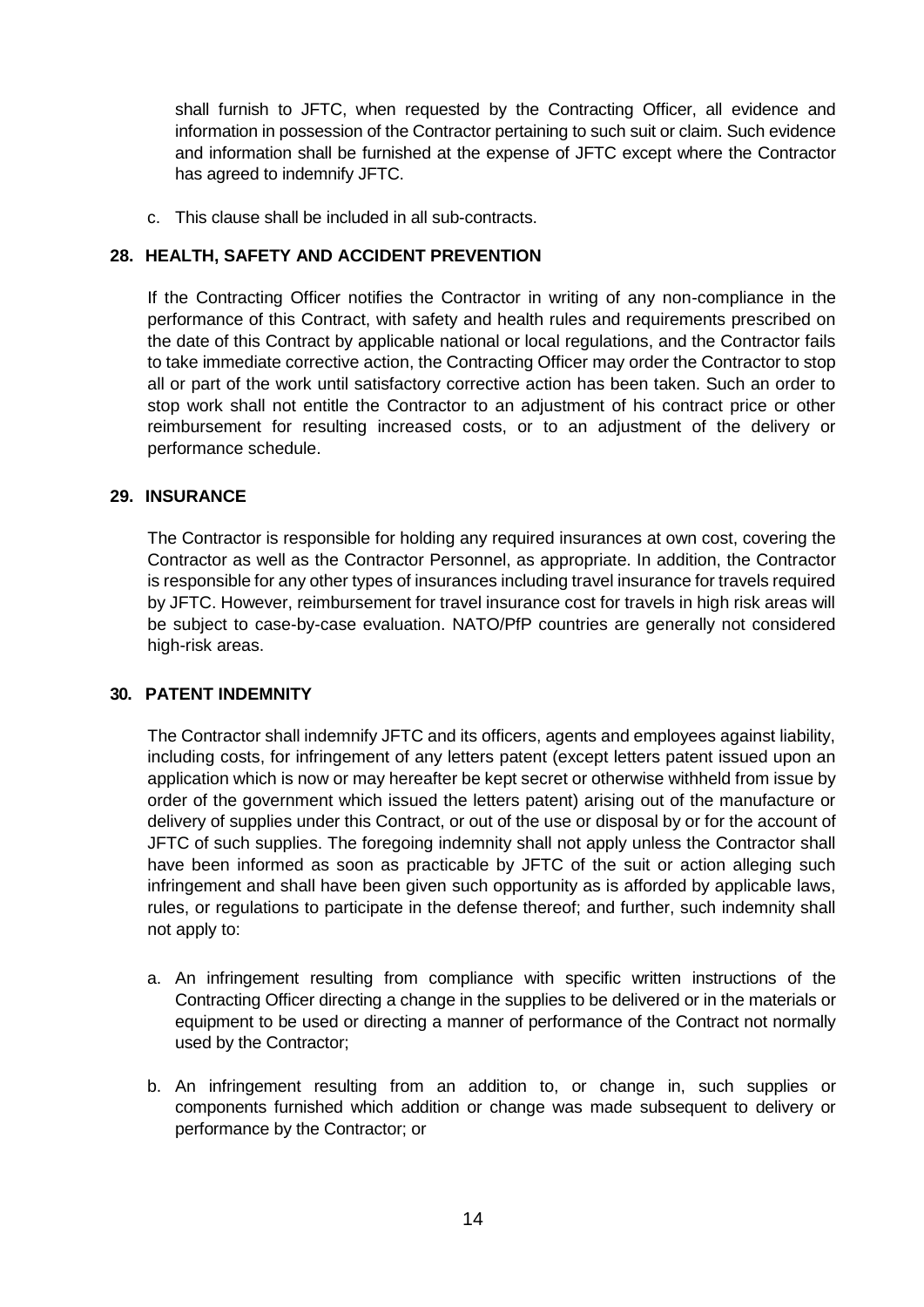c. A claimed infringement which is settled without the consent of the Contractor, unless required by a court of competent jurisdiction.

# <span id="page-14-0"></span>**31. INTELLECTUAL PROPERTY**

The Contractor's support to JFTC is principally in the form of provision of services. Materials developed by the Contractor as part of this Contract to JFTC shall however become the intellectual property of JFTC without prejudice to the residual rights of the Contractor to use the same or similar materials on future occasions in connection with work carried out for JFTC.

# <span id="page-14-1"></span>**32. RIGHTS IN TECHNICAL DATA AND COMPUTER SOFTWARE**

- a. JFTC shall have unlimited rights in:
	- *(1)* All technical data and computer software, to include source code, resulting from performance of experimental, developmental, integration, testing, or research work which was specified as an element of performance in this Contract.
	- *(2)* Plans, drawings, manuals or instructional materials prepared or required to be delivered under this Contract for implementation management, installation, operation, maintenance and training purposes.
- b. Technical data and software delivered under this Contract shall be marked with the number of this Contract, name of the Contractor and the rights transferred to JFTC.

# <span id="page-14-2"></span>**33. PUBLICITY, PUBLIC RELATIONS, AND BRANDING**

- a. Unless authorised in writing by the Contracting Officer, the Contractor shall not advertise or otherwise make public, including but not limited to photographs and films or public statements concerning this Contract, the fact that it is a contractor to HQ SACT [JALLC, JFTC, JWC], or use the name, emblem, logo, official seal or any abbreviation of the HQ SACT [JALLC, JFTC, JWC]. This obligation shall survive the completion, expiration, cancellation or termination of the Contract.
- b. The Contractor shall ensure that all deliverables in support of the contract are consistent with NATO Approved Branding.

# <span id="page-14-3"></span>**34. CODE OF CONDUCT**

The Contractor recognizes and agrees that he/she shall conduct him-/ herself in a manner suitable for the purpose of this Contract and in accordance with Allied Command Transformation (ACT) Standard of Personnel Conduct and JFTC internal regulations.

# <span id="page-14-4"></span>**35. SOFTWARE RELEASES AND UPDATES**

- a. All software implemented on or delivered with the supplies shall be at the start of acceptance, the most recent versions or releases as available.
- b. The Contractor shall for a duration of minimum five (5) years after acceptance, and upon their availability, offer to JFTC all software changes, fixes and new releases. These shall be offered at no cost when they are offered free of charge on the commercial market.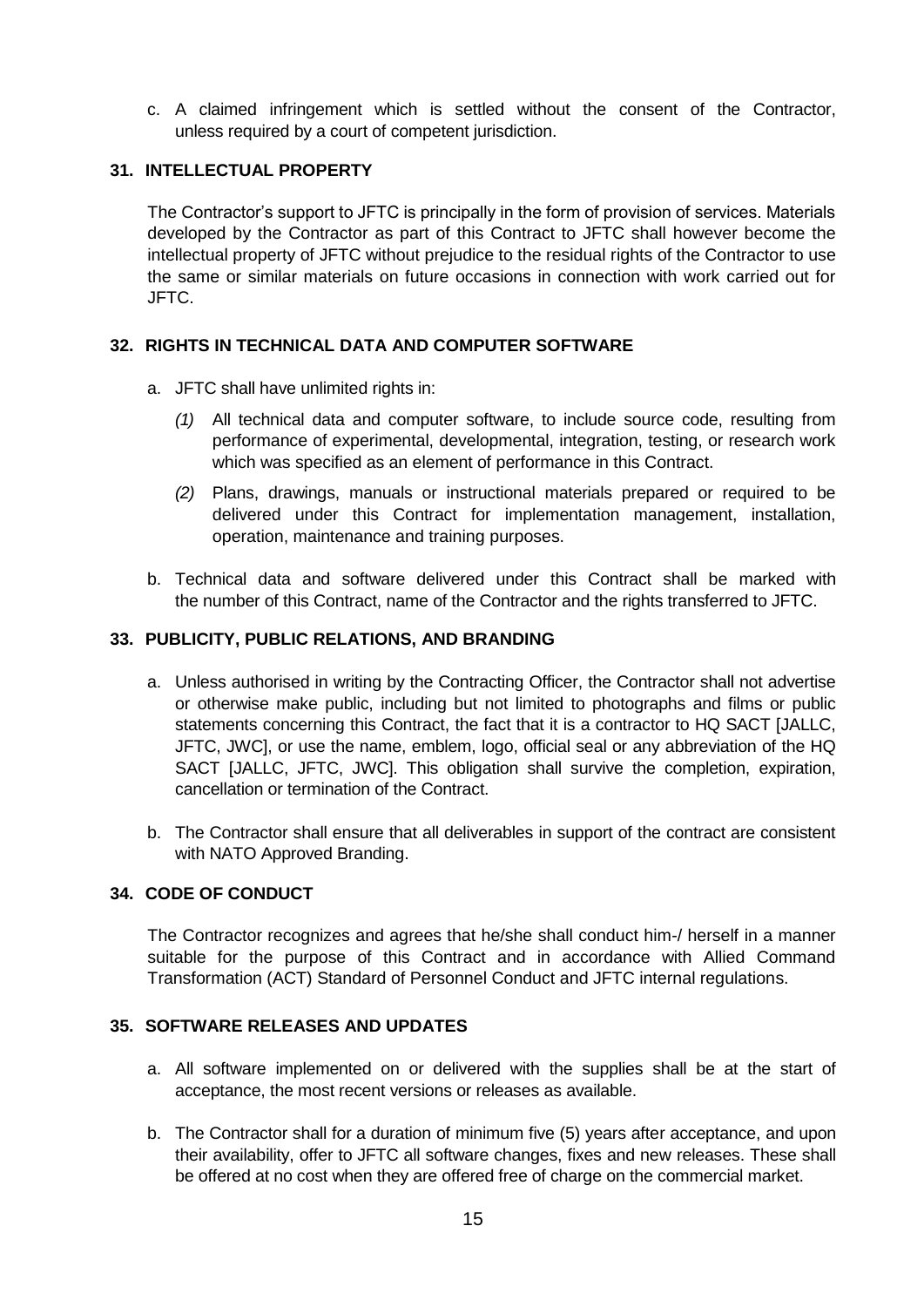# <span id="page-15-0"></span>**36. PROHIBITION OF SEXUAL EXPLOITATION AND ABUSE, AND SEXUAL HARASSMENT**

- a. The Contractor shall take all appropriate measures to prevent and respond to sexual exploitation or sexual abuse ("SEA") and sexual harassment ("SH") of anyone by its employees or any other persons engaged and controlled by the Contractor to perform any services under the Contract ") including but not limited to vetting its potential employees. In the performance of the Contract, the Contractor shall comply with the standards of conduct set forth in the "The NATO Policy on Preventing and Responding to Sexual Exploitation and Abuse" of 20 November 2019.
- b. In particular, the Contractor and Contractor's Employees shall not engage in any conduct that would constitute SEA:
	- *(1)* Sexual Exploitation is any actual or attempted abuse of a position of vulnerability, differential power, or trust, for sexual purposes, including, but not limited to, profiting monetarily, socially or politically from the sexual exploitation of another. Acts that constitute sexual exploitation include, but are not limited to, the exchange of money, goods or other commodities and or services, employment or any exchange of assistance that is due to the local population in exchange for sex, including sexual favours or other forms of humiliating, degrading or exploitative behaviour. All such transactional sex, including the exploitation of the prostitution of others, is a form of sexual exploitation. Sexual relationships based on inherently unequal power dynamics are a form of sexual exploitation.
	- *(2)* Sexual abuse is any actual or threatened physical intrusion of a sexual nature, whether by force or under unequal or coercive conditions. Acts that constitute sexual abuse include, but are not limited to, any action or behaviour of a sexual nature that coerces, threatens or forces a person to engage in a sexual activity, or any unlawful sexual activity with a person under the age of 18.
- c. Contractor and Contractor's Employees will also not engage in any conduct that would constitute SH:
	- *(1)* SH is any unwelcome and unwanted behaviour of a sexual nature, whether verbal or physical that is offensive and creates a hostile or intimidating work environment.
	- *(2)* SH may include unwelcome sexual advances, unsolicited requests for sexual favours, or any other behaviour of a sexual nature that might reasonably be expected or be perceived to intimidate, cause offense or humiliation to another, when such conduct interferes with work or is made a condition of employment. SH is particularly egregious when it is linked with direct or implied threats or promises about career prospects ("quid pro quo" harassment).
	- *(3)* SH may occur between persons of any gender who can be either the target or the perpetrators of SH.
- d. Contractor and Contractor's Employees will also not engage in any conduct that would constitute workplace discrimination (i.e. gender, race or ethnic origin, religion or belief, disability, age or sexual orientation, etc.) and others counter to HQ SACT and NATO's code of conduct policies.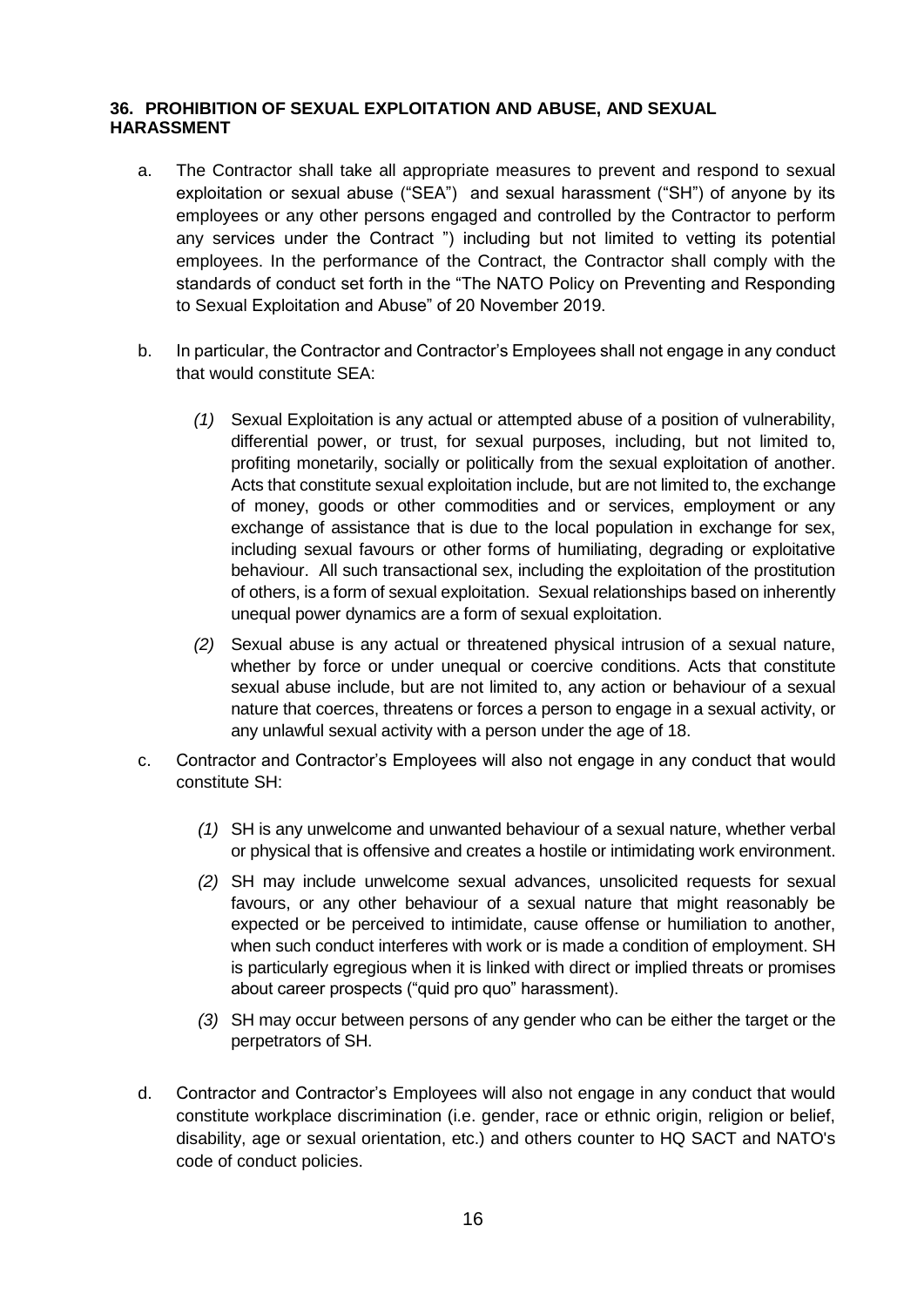- e. In the performance of the Contract, should sufficient information of conduct described above against the Contractor or Contractor's Employees be brought to HQ SACT [JALLC, JFTC, JWC]'s attention, HQ SACT [JALLC, JFTC, JWC] shall commence a review into the Contractor's or Contractor's Employees' conduct in this regard in accordance with HQ SACT [JALLC, JFTC, JWC] regulations, rules, policies and procedures.
- f. The Contractor acknowledges and agrees that any breach of any of the provisions set forth in this Clause, shall constitute a breach of an essential term of the Contract, and, in addition to any other legal rights or remedies available to any person, may give rise to grounds for suspension or termination of the Contract. In addition, nothing herein shall limit the right of HQ SACT [JALLC, JFTC, JWC] to refer any alleged breach of the foregoing standards of conduct or any other terms of the Contract to the relevant national authorities for appropriate legal action.

# <span id="page-16-0"></span>**37. ORGANISATIONAL CONFLICTS OF INTEREST (OCI)**

- a. Organisational conflicts of interest may occur when factors create an actual or potential conflict of interest on an instant contract, or when the nature of the work performed on the instant contract creates an actual or potential conflict of interest on a future acquisition. In the latter case, some restrictions on future activities of the contractor may result.
- b. Contractors must implement a programme to monitor, detect, and mitigate/remediate organisational conflicts of interest. While Contracting Officers retain authority to approve mitigation or remediation measures once OCI are identified, the primary burden of detecting, identifying and disclosing OCI to the Contracting Officer and proposing suitable mitigation or remediation measures falls on the contractor.
- c. The two underlying principles regarding OCI are:
	- *(1)* Preventing the existence of conflicting roles that might bias a contractor's judgment; and
	- *(2)* Preventing unfair competitive advantage. An unfair competitive advantage exists where a contractor competing for award of any contract possesses:
		- Proprietary information that was obtained from a NATO official, staff member, or NATO contractor without proper authorisation; or
		- Information that is relevant to the contract but is not available to all competitors, where such information would assist that contractor in obtaining the contract.
- d. Contracting Officers and potential bidders shall analyse planned acquisitions in order to:
	- *(1)* Identify and evaluate potential OCI as early in the acquisition process as possible; and
	- *(2)* Avoid, neutralise, or mitigate significant potential conflicts before contract award, where possible, or post award when the OCI is not revealed prior to award.
- e. The Contracting Officer shall award the contract to the apparent successful bidder unless a conflict of interest is determined to exist that cannot be avoided or mitigated. Before determining to withhold award based on conflict of interest considerations, the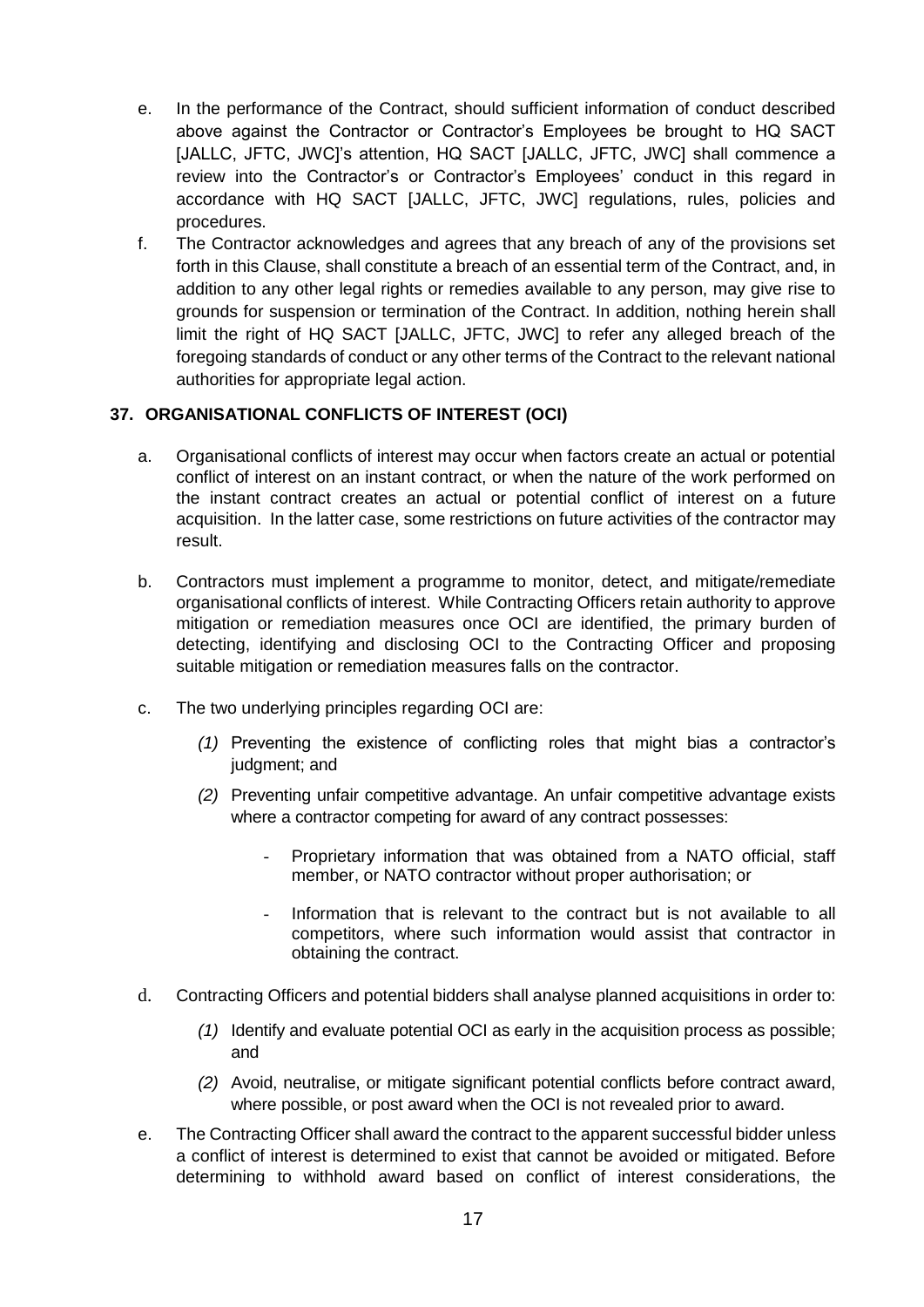Contracting Officer shall notify the Contractor, provide the reasons therefor, and allow the Contractor a reasonable opportunity to respond. If the Contracting Officer finds that it is in the best interest of the HQ SACT [JALLC/JFTC/JWC] to award the contract notwithstanding a conflict of interest, the Contracting Officer will issue a waiver and disclose the award and the existence of the OCI to the Financial Controller. The waiver request and decision shall be included in the contract file.

- f. Obligations of the Parties.
	- *(1)* When a Contractor or Prospective Contractor becomes aware of the existence or potential for an OCI, the Contractor is obligated to disclose the existence, nature, and supporting evidence of the conflict. Contractors or Prospective Contractors will be deemed to be aware of the existence or potential for an OCI when the Contractor or Prospective Contractor actually knows or reasonably should know of the existence of the actual or potential OCI.
	- *(2)* If the Contracting Officer becomes reasonably aware that the award of a contract will restrict the contractor's eligibility for future contract work, the Contracting Officer will disclose this fact in writing to the Contractor prior to the award, where practicable, and will permit the Contractor or prospective Contractor 7 days to make an election regarding award, discontinuing performance, or submitting an OCI mitigation plan for the Contracting Officer's approval. The sufficiency of the OCI mitigation plan is in the Contracting Officer's sole discretion.

# <span id="page-17-0"></span>**38. OTHER PROVISIONS**

- a. The Contractor and the Contractor Personnel are eligible for limited tax and duty exemptions referred to in the SA, Article 14 (import and re-export of personal effects and furniture, excluding private vehicles).
- b. The Contractor and the Contractor Personnel (non-Polish), are not authorized to engage in any other employment in Poland.
- c. Passports, Visas and Customs:
	- *(1)* The Contractor is responsible for:
		- obtaining all passports, visas, and other documents necessary for Contractor Personnel to enter, exit and work in Poland and to conduct agreed duty travels to other NATO countries and to PFP countries, and
		- the customs, immigration, or similar liabilities of its Contractor Personnel, insofar as this is not provided under status agreements between the Host Country and JFTC.
	- *(2)* Contractor Personnel are responsible for arranging for their passports and relevant visas and for having them in their immediate possession when travelling to and from the AO.
	- *(3)* Contractor Personnel (non-Polish) are not required to obtain a work permit to perform the works agreed under this Contract, i.a.w. the SA, Art. 14.4.b.
- d. The Contractor Personnel are responsible for finding suitable accommodation and comply with Host Country requirements for personal registration, vehicle registration etc. Host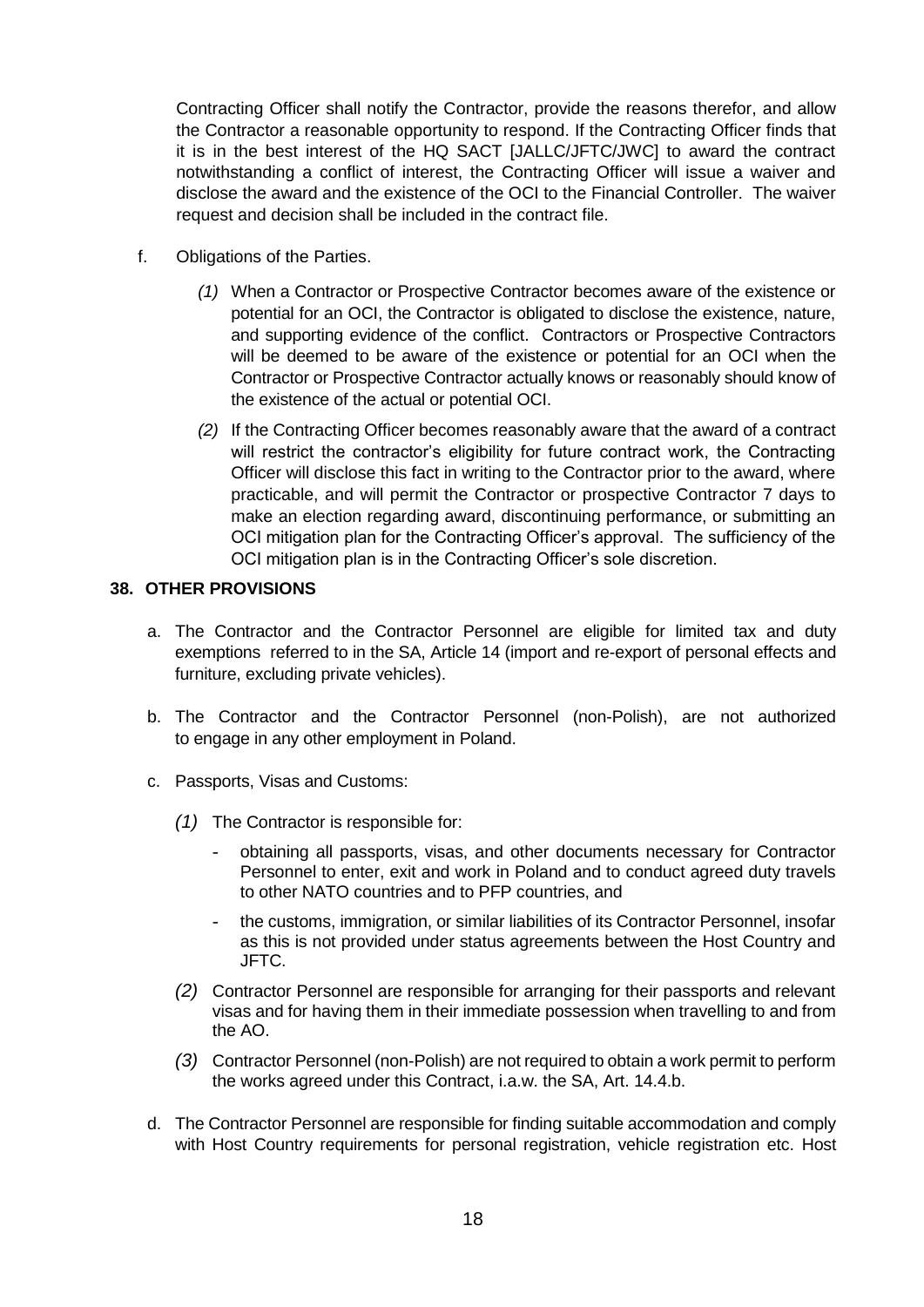Nation Support Unit In-processing Office may provide assistance in this regard, but cannot be held liable or accountable in any manner for the assistance so provided.

- e. Medical
	- *(1)* The Contractor is responsible for providing adequate medical insurance to meet the requirements in Host Country legislation and need of the Contractor Personnel while performing at the normal duty station as well as on travels. JFTC will at no point be held responsible for any costs associated with medical or dental assistance provided to or requested by the Contractor Personnel.
	- *(2)* Contractor Personnel will be admitted, at no charge, to consult JFTC Medical Advisor on the same terms as JFTC Staff, in case of emergencies or need for basic medical assistance.
- f. Driver's License and Vehicle Operation
	- *(1)* A driver's license held by Contractor Personnel is accepted by Poland as valid i.a.w. the SA, Art. 14.4.d.
	- *(2)* Contractor Personnel are generally not permitted to operate JFTC official vehicles.
- g. If approved under the authority of the Commander or by an authority so responsible, the Contractor Personnel shall have access to morale, welfare, and recreation services commensurate with those provided to other Contractor Personnel.
- h. The JFTC will issue a letter explaining their function and position at JFTC to be used as a proof for their performance of work for NATO and solicitation for recognition under the SA.

# <span id="page-18-0"></span>**39. INCONSISTENCY BETWEEN ENGLISH VERSION AND TRANSLATION OF CONTRACT**

In the event of inconsistency between any terms of this Contract and any translation thereof into another language, the English language meaning shall control.

#### <span id="page-18-1"></span>**40. ENFORCEMENT**

Failure by either party to enforce any provision of this Contract will not be deemed a waiver of future enforcement of that or any other provision. The invalidity or unenforceability of any provision of this Contract shall not affect the other provisions hereof, and this Contract shall be construed in all respects if such invalid or unenforceable provisions were omitted.

# <span id="page-18-2"></span>**41. ORDER OF PRECEDENCE**

Any inconsistencies in the solicitation or Contract shall be resolved by giving precedence in the following order: (1) Special Terms and Conditions; (2) General Terms and Conditions and Purchase Order terms; (3) solicitation provisions if this is a solicitation; (4) the specification/statement of work; (5) other JFTC documents, exhibits and attachments; (6) addenda to this solicitation or Contract, including any license agreements for computer software, or other contract agreements.